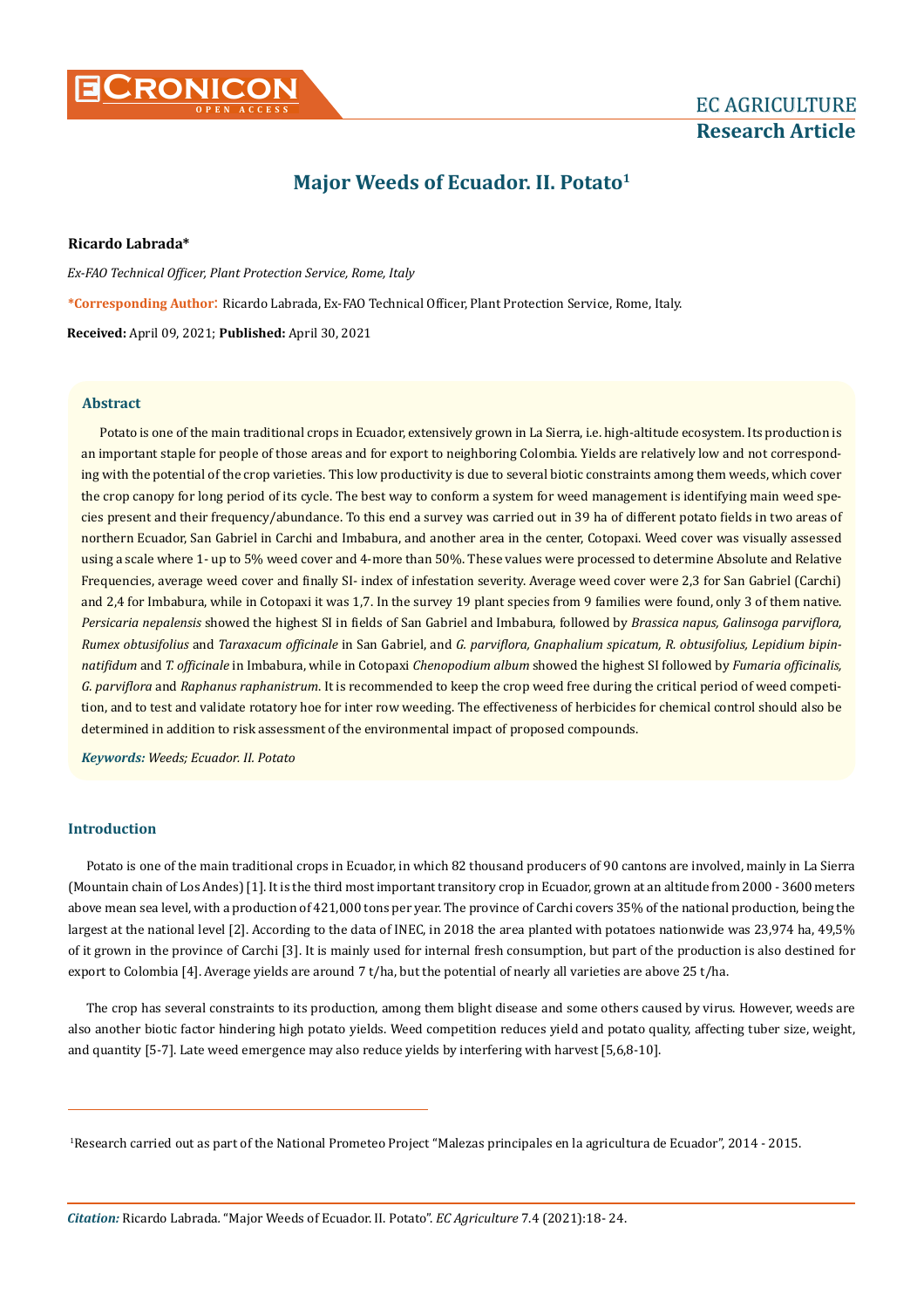If weeds are not controlled at least within 4 to 6 weeks after potatoes emerge their competition reduce yields. According to Manorama [11], the potato crop develops canopy in about 4 weeks after crop emergence and weeds must be controlled by this time to gain a competitive advantage for the crop.

Taking into account the importance of weed management in potato it is of primary importance to identify main weed species present and their frequency/abundance. Hernández and Parra [12] published useful guides for weed control in potato of Ecuador, information that requires data update on the species with the highest incidence in the crop. This was the objective of the present work.

## **Materials and Methods**

In two areas of northern Ecuador, San Gabriel in Carchi and Imbabura, and another area in the center, Cotopaxi, different fields cultivated with potatoes were chosen in order to determine the weed infestations and their composition. A total of 39 ha of potato were evaluated.

The northern zone is characterized by the predominance of black volcanic soils rich in organic matter (8 to 16% by volume). Air temperatures range between  $11.8^{\circ}$  and  $12.1^{\circ}$ C, with rainfall between 900 and 950 mm.

Soils of Cotopaxi area predominantly clay loam inceptisols, air temperatures are between  $8^{\circ}$  and  $17^{\circ}$ C, with rainfall from 250 mm up to 2000 mmm.

The main potato varieties were Chola and Superchola planted 160 cm between rows and 50 cm between plants. Land preparation included plowing consisting of breaking the surface layer in order to loosen the soil, incorporate plant residues and control weeds. This operation is conducted once or twice before planting tubers. In addition, cross harrowing to a depth of 10 cm with the aim of breaking up the soil clods, in order to obtain a loose shallow bed.

In some fields of Imbabura potato was intercropped with mashwa (*Tropaeolum tuberosum* Ruiz & Pav.), trailing plant of Andean origin, which produces elongated conical tubercles with a sharp apex.

Weeds were evaluated visually using a score system (See it below). Evaluation in each field was walking diagonally and stopping 6 - 8 times to evaluate the total weed cover and also cover of each species present. This walking method was followed whenever the slope of the elevation allowed it (less than 45%). When it was not possible, evaluation was conducted from the edges of the fields.

## **Scale-Cover**

- $0:0$  weeds
- $1: 1 5\%$
- $2: 6 25%$
- $3: 26 50%$
- 4: More than 50%.

In order to determine Severity Infestation (SI), the data initially processed yielded: Absolute frequency (FA), i.e. the number of times each species was found in each site; Relative frequency (F) in in %, number of infested sites by one species divided by the total of sites evaluated in each field; ΣI- sum of the cover values; Im- average of cover values, i.e. ΣI/number of evaluated sites in each field. Finally, SI-Severity infestation obtained as F by Im.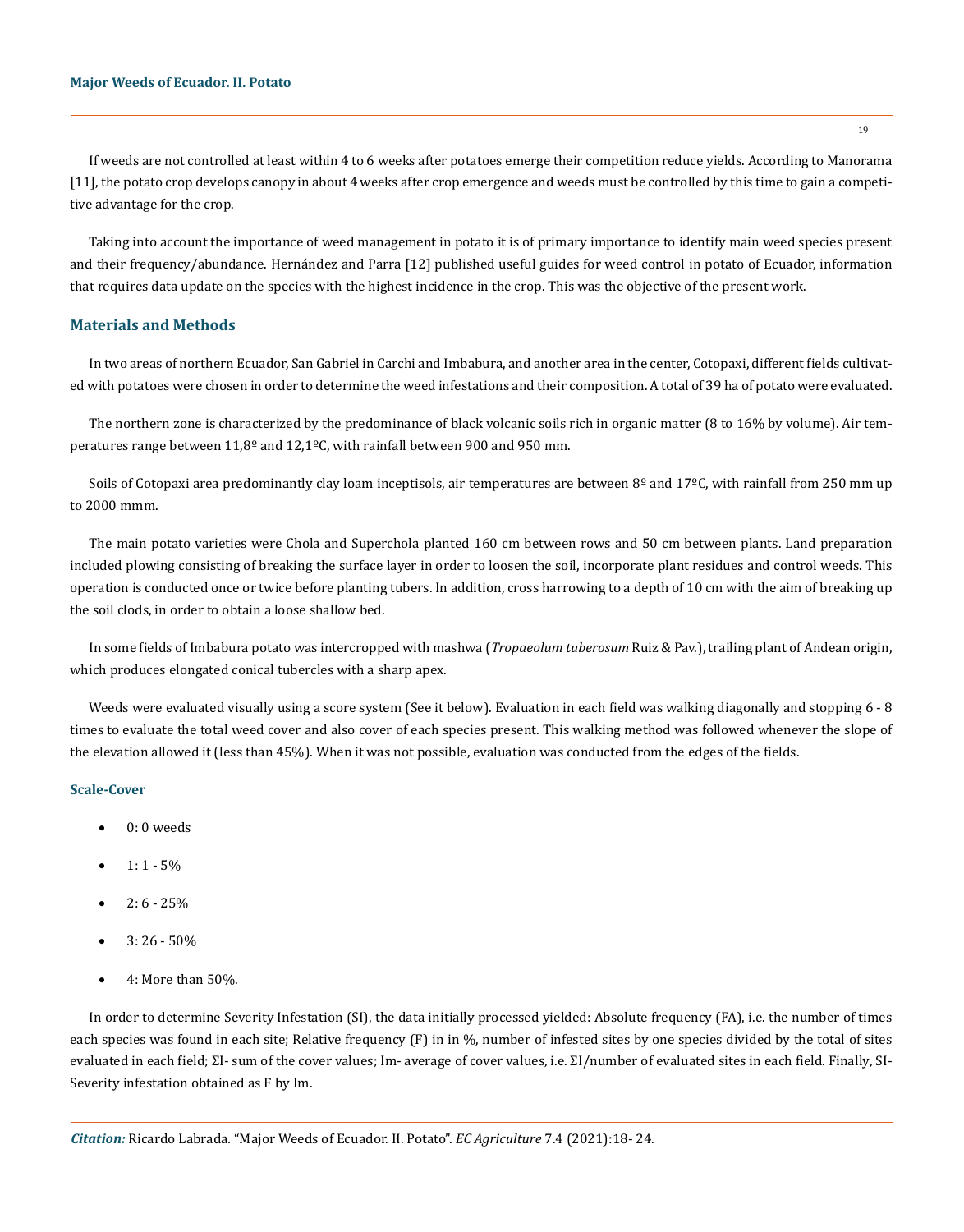## **Results and Discussion**

In the evaluated fields, 19 plant species from 9 families were found (see below), where only 3 are of South American or Andean origin. Interesting would be to know how these species reached these areas very far from their habitat of origin. No doubt, man introduced them in these Andean areas. Usually plants out of their habitat are invasive and often more aggressive due to the lack of their natural enemies [13]:

- Taraxacum officinale G. H. Weber ex Wigg.- Asteraceae, European origin (EO)
- Galinsoga parviflora Cav.- Asteraceae, Andean origin
- • *Gnaphalium spicatum* Lam.- Asteraceae, South American origin (SAO)
- Senecio vulgaris L.- Asteraceae, Afro-Euroasiatic origin (EAO)
- Sonchus oleraceus L., Asteraceae, EAO
- Brassica napus L., Brassicaceae, Asiatic origin (AO)
- • *Lepidium bipinnatifidium* Desv.- Brassicaceae, SAO
- • *Raphanus raphanistrum* L.- Brassicaceae, AO
- • *Chenopodium album* L. Bosc. ex Moq.-Chenopodiaceae, EAO
- • *Chenopodium murale* L., Chenopodiaceae, EO
- • *Oxalis corniculata* L.- Oxalidaceae, AO
- • *Fumaria officinalis* L. Papaveraceae, EO
- *Veronica* pérsica Poir.- Plantaginaceae, EAO
- • *Holcus lanatus* L., Poaceae, EO
- Lolium spp.- Poaceae, EAO
- • *Persicaria nepalensis* (Meisn.) H. Gross- Polygonaceae, AO
- • *Rumex acetosella* L. Polygonaceae, EAO
- • *Rumex obtusifolius* L.- Polygonaceae, EO
- • *Urtica urens* L.- Urticaceae, EO.

Average weed cover were 2,3 for San Gabriel (Carchi) and 2,4 for Imbabura, which very easily exceed the average cover in the province of Cotopaxi, 1,7. Such differences have no other explanation than slightly better crop management in Cotopaxi, therefore, lower incidence of weeds. In the Northern area, manual hilling using hoe is done once or even three times, which helps to improve drainage, minimize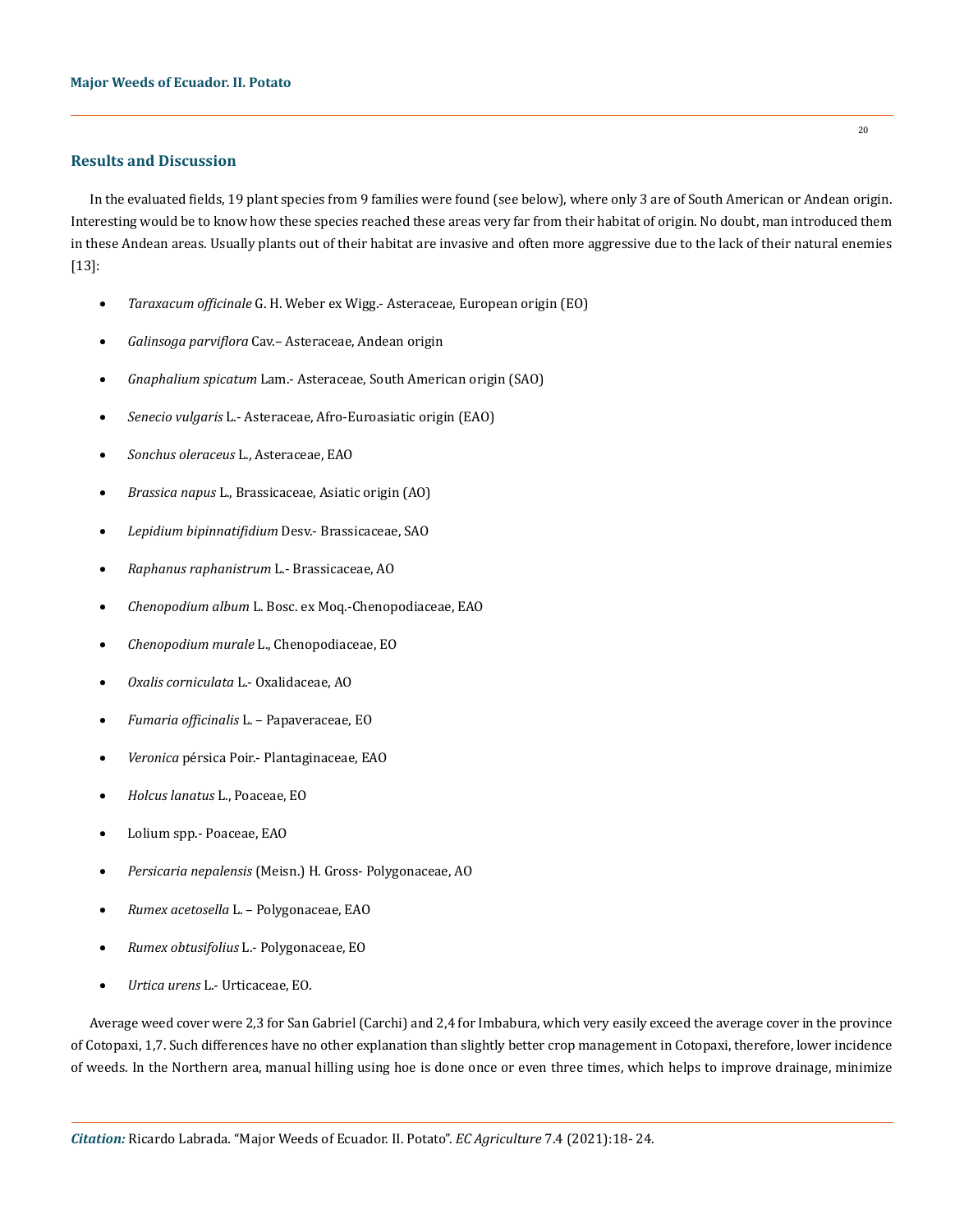greening of tubers, and raising of soil temperatures. However, no further weeding as such is conducted. At this point, potato grows most of its cycle covered by weeds. Before the harvest, a few farmers apply paraquat to destroy present weeds and potato haulm.

Regarding weed composition, prevailing weed in San Gabriel was the so-called Corazón herido (wounded heart or *Persicaria nepalensis*) (Figure 1), its SI is soaring and widely exceeds the SI values of other abundant species, such as *Brassica napus, Galinsoga parviflora, Rumex obtusifolius* and *Taraxacum officinale*.



*Figure 1: Major weeds in potatoes of San Gabriel (Carchi).*

Weed infestation in the province of Imbabura presents very little variation with respect to what was seen for San Gabriel (Figure 2). *Persicaria nepalensis* is also the prevailing species accompanied by *Galinsoga parviflora, Gnaphalium spicatum, Rumex obtusifolius, Lepidium bipinnatifidum* and *Taraxacum officinale*.



*Figure 2: Major weeds in potatoes of Imbabura.*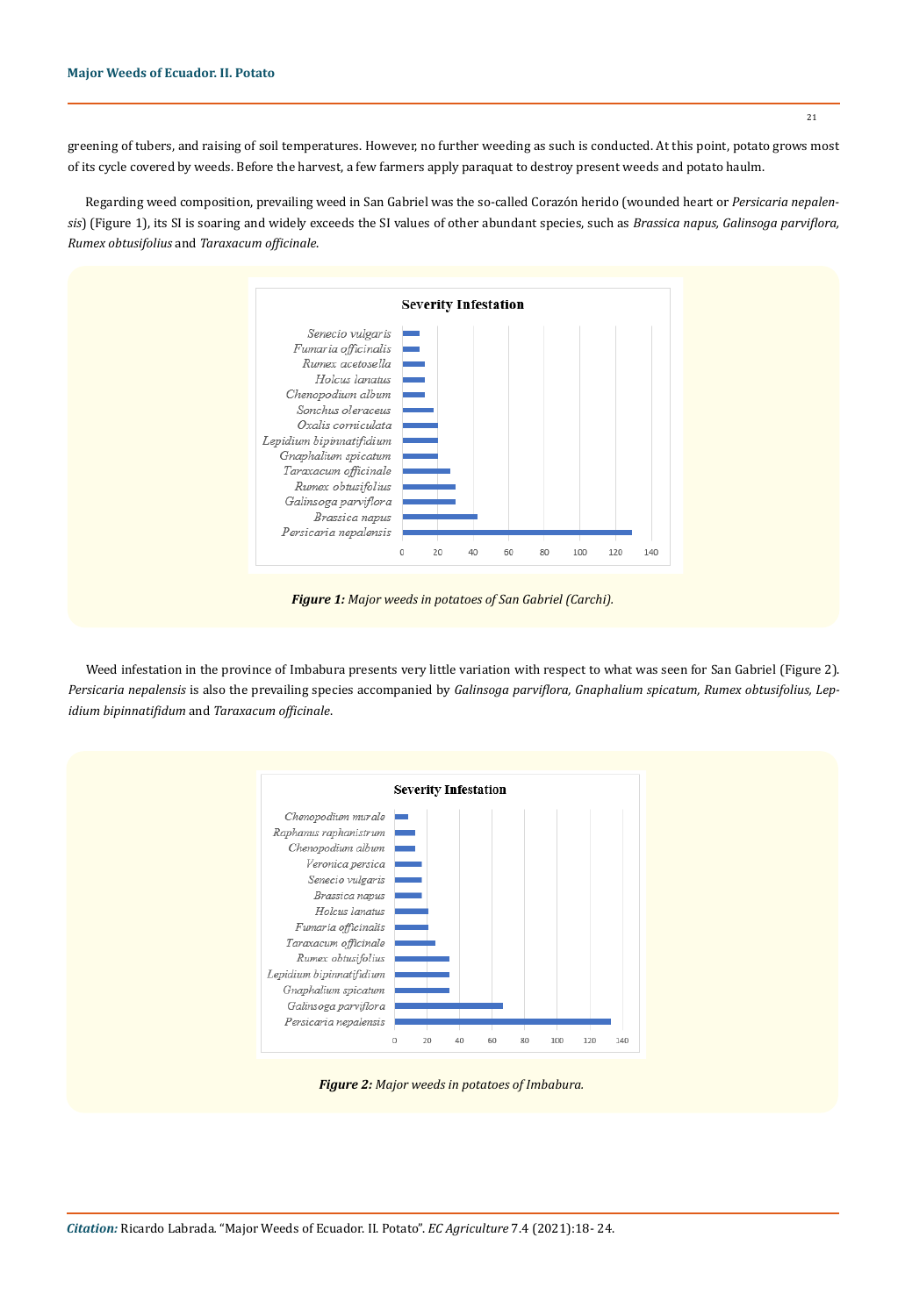Despite being a traditional practice in many potato-producing areas, especially in Imbabura, it would be appropriate to verify to what extent mashwa favors the reduction of weeds within the potato crop.

*Persicaria nepalensis* was not found in the potato of the Cotopaxi province, where the covers of *Chenopodium album* (false quinoa) were the prevailing ones (Figure 3), followed by *Fumaria officinalis, Galinsoga parviflora* and *Raphanus raphanistrum*.



Previous information on weeds [4,12] indicate the presence of Kikuyu grass (*Pennisetum clandestinum* Hochst. ex Chiov.) in potato areas of the country. This weed was only seen outside the fields, which is a good indication that its control has improved.

However, farmers should understand the importance of weeding in early crop stage to avoid weed competition and avoiding yields reduction, and this can only be achieved with proper land preparation bringing about weed emergence for its removal before planting.

The fact that potatoes in several areas are covered with weeds for a large part of their vegetative cycle clearly indicates that the loss of yield and quality of the production obtained can be avoided by improvement of the system for weed management in potatoes.

Since the potato has a long cycle there, it is necessary to keep the crop weed free, at least during the so-called critical period. For the conditions of potato grown in Iran it is recommended to eliminate weeds from 19 - 24 days post-crop emergence up to 43 - 51 days [14]. In the case of potato grown in Huambo, Angola, the recommendation is to keep weed free the crop from 26 to 66 and from 20 to 61 days after emergence [15]. Both recommendations seem to be closest to the conditions of potato grown in Ecuador.

For the purpose of weed removal the use of rotatory hoes as a post emergence operation, burying weed seedlings in soil has been determined as effective [16,17]. The best for small holders in Ecuador would be to identify suitable manual rotatory hoes. In Ecuador most of weeding as well as potato harvest is carried out manually by a crew of 10 or more workers depending on the size of the field.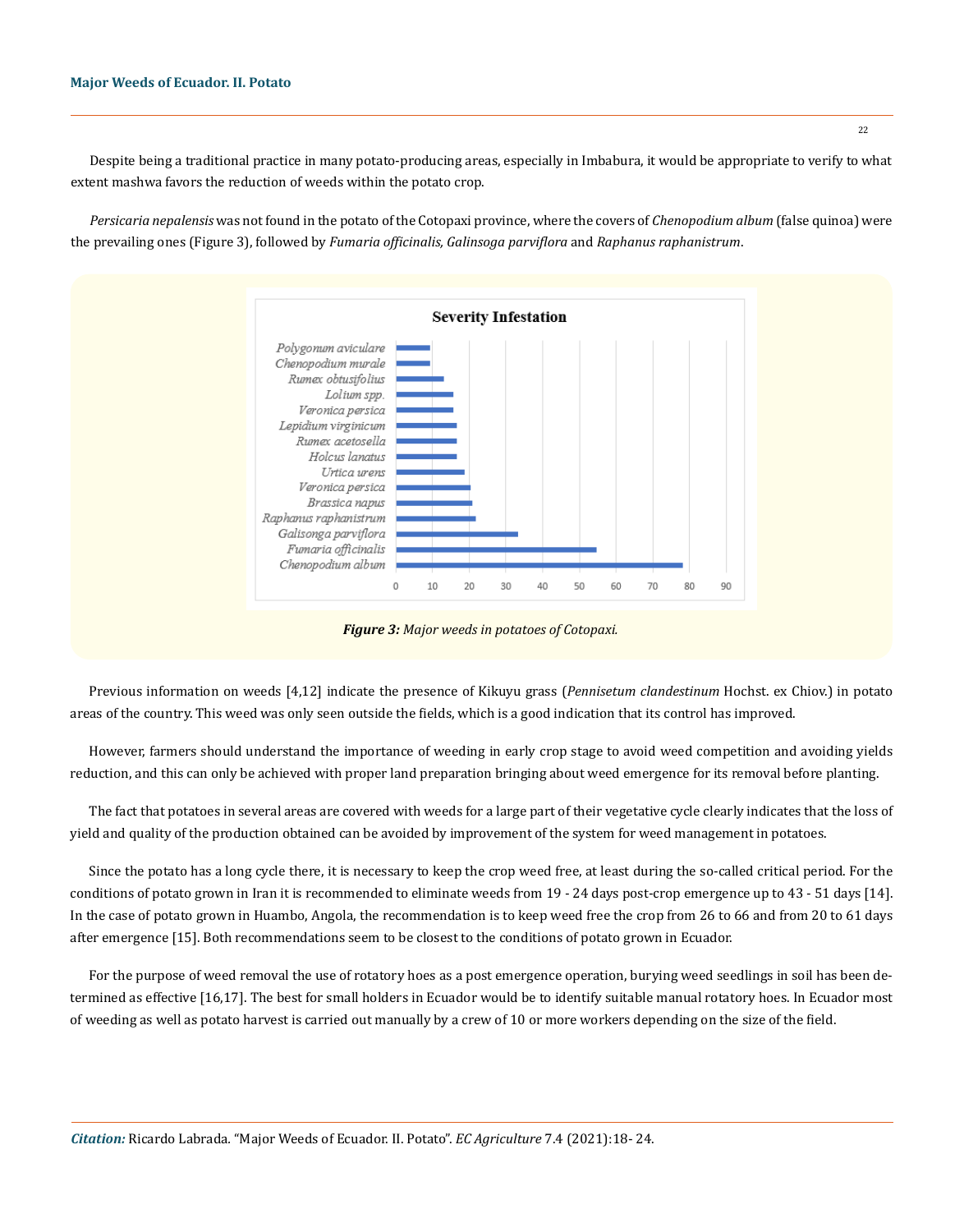23

There is advice for the use of soil-acting herbicide, such as selective-to-potato metribuzin [4,12], an aspect that should be carefully validated in the field and making sure that there is no leaching of metribuzin or its metabolites (desaminometribuzin, desaminodiketometribuzin, and diketometribuzin) to groundwater. It is known that the second and the third metabolites are persistent and potentially able to contaminate groundwater [18]. The same concern is also applicable to other herbicides, approval of which should come once assessed their environmental impact.

Paraquat is not highly recommended for desiccation of potato haulm. Use of this chemical is restricted in several countries. In addition, the most used desiccant for potato haulm has been diquat, although less toxic than paraquat, again its use has been withdrawn in Europe due to toxicological concerns. Some other desiccants are under experimentation, such as pyraflufen-ethyl and carfentrazone-ethyl [19], which obviously should be tested and validated locally. In the case of potato in Ecuador weed cover at the time of harvest is high and there is a need to prevent weed interference with harvest, which causes potato tubers left in the field increasing their mechanical injury.

## **Conclusion**

Obtained results suggest improvement of weed management in potato keeping the crop weed free during the critical period of weed competition, testing and validating manual hoeing for inter-row weeding, and/or chemical control using tested herbicides with previous risk assessment of their environmental impact.

### **Acknowledgments**

To the MAG technical personnel for their advice of the area for evaluation and active participation in this survey; to Ms. María Fernanda Santillán for her assistance in plant identification; and to Ms. Marlene Labrada for her assistance in data processing of the survey.

## **Bibliography**

- 1. [Mancero Lorena. "Estudio de la cadena de la papa en Ecuador". FAO-ESA/CIP \(2007\).](http://www.fao.org/fileadmin/templates/esa/LISFAME/Documents/Ecuador/cadena_papa.pdf)
- 2. Basantes F., *et al*[. "Diagnóstico de la situación actual de la producción y comercialización de la papa \(Solanum tuberosum L.\) en la](https://revistas.tec.ac.cr/index.php/eagronegocios/article/view/5103) Zona 1 del Ecuador". *E-Agronegocios* [6.2 \(2020\): 103-120.](https://revistas.tec.ac.cr/index.php/eagronegocios/article/view/5103)
- 3. Anon. Ecuador: Balance en Papa (2019).
- 4. INIAP-CIP. "El cultivo de la papa en Ecuador". Edit. Manuel Pumisacho y Stephen Sherwood. INIAP-CIP, Lima, Perú (2002): 229.
- 5. [Nelson DC and Thoreson MC. "Competition between potatoes \(Solanum tuberosum\) and weeds".](https://www.jstor.org/stable/4043475) *Weed Science* 29.3 (1981): 672-677.
- 6. [Van Gessel MJ and Renner KA. "Redroot pigweed \(](https://www.cambridge.org/core/journals/weed-science/article/abs/redroot-pigweed-amaranthus-retroflexus-and-barnyardgrass-echinochloa-crusgalli-interference-in-potatoes-solanum-tuberosum/16DC006B0F566FE44E794450AE7321AF)*Amaranthus retroflexus*) and barnyardgrass (*Echinochloa crus-galli*) interference in [potatoes \(Solanum tuberosum\)".](https://www.cambridge.org/core/journals/weed-science/article/abs/redroot-pigweed-amaranthus-retroflexus-and-barnyardgrass-echinochloa-crusgalli-interference-in-potatoes-solanum-tuberosum/16DC006B0F566FE44E794450AE7321AF) *Weed Science* 33.3 (1990): 338-343.
- 7. [Wall DA and GH Friesen. "Effect of duration of green foxtail \(](https://www.jstor.org/stable/3987505)*Setaria viridis*) competition on potato (*Solanum tuberosum*) yield". *Weed Technology* [4 \(1990\): 539-542.](https://www.jstor.org/stable/3987505)
- 8. [Bazimakenga R and Leroux GD. "Economic and interference threshold densities of couchgrass \(](https://agris.fao.org/agris-search/search.do?recordID=US1999005028)*Elytrigia repens*) in potato (Solanum tuberosum)". *Weed Science* [46.2 \(1998\): 176-180.](https://agris.fao.org/agris-search/search.do?recordID=US1999005028)
- 9. Ciuberkis S., *et al*[. "Effect of weed emergence time and intervals of weed and crop competition on potato yield".](https://www.jstor.org/stable/4495906) *Weed Technology* 21.3 [\(2007\): 612-617.](https://www.jstor.org/stable/4495906)
- 10. Nuñez J and Wilson RG. "Integrated weed management". Agriculture: Potato Pest Management Guidelines (2019).